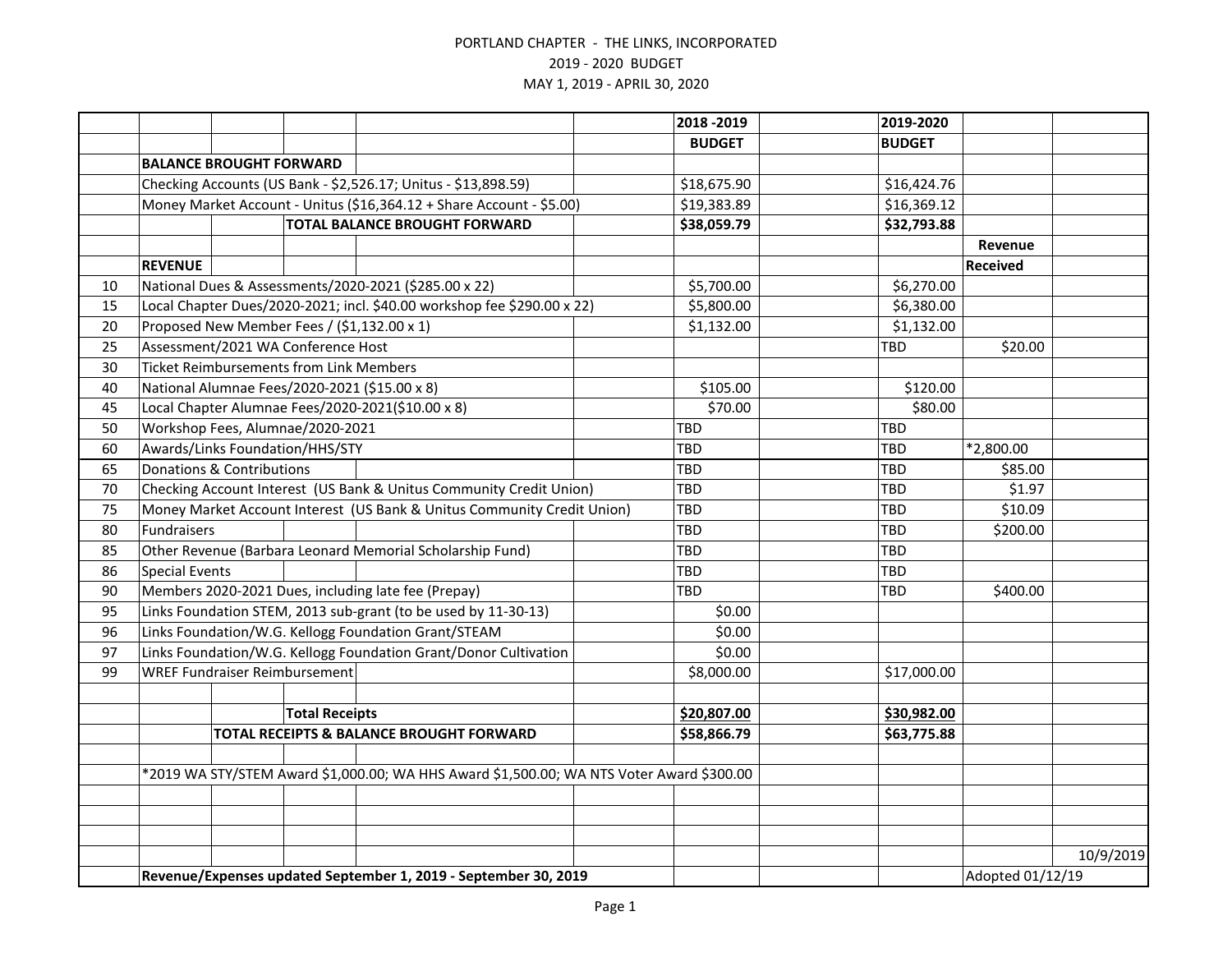|     | <b>EXPENSES</b>                            |  |                                                |                                                         | 2018-2019   | 2019-2020   |                  |                |  |
|-----|--------------------------------------------|--|------------------------------------------------|---------------------------------------------------------|-------------|-------------|------------------|----------------|--|
| 100 | <b>Dues &amp; Assessments</b>              |  |                                                |                                                         |             |             | <b>Spent YTD</b> | <b>Balance</b> |  |
| 110 |                                            |  |                                                | National Dues & Assessments/2020-2021 (\$195.00 x 22)   | \$3,900.00  | \$4,290.00  |                  |                |  |
| 120 |                                            |  |                                                | National Grant-in-Aid/2020-2021 (\$45.00 x 22)          | \$900.00    | \$990.00    |                  |                |  |
| 130 |                                            |  |                                                | Links Foundation Dues/2020-2021 (\$40.00 x 22)          | \$800.00    | \$880.00    |                  |                |  |
| 140 |                                            |  |                                                | New Member Fees/National, 2020 (\$742.00 x 1)           | \$742.00    | \$742.00    |                  |                |  |
| 150 |                                            |  |                                                | Western Area Conference or National Assembly, Delegate  | \$1,400.00  | \$2,500.00  | \$1,862.15       | \$637.85       |  |
| 160 |                                            |  |                                                | Western Area Conference or National Assembly, Alternate | \$1,000.00  | \$1,500.00  | \$1,500.00       | \$0.00         |  |
| 165 |                                            |  |                                                | Western Area Leadership Summit Representative           | \$500.00    | \$0.00      |                  |                |  |
| 170 | <b>National Bonding Insurance</b>          |  |                                                |                                                         | \$660.00    | \$500.00    | \$500.00         | \$0.00         |  |
| 175 |                                            |  |                                                | National Liability Insurance/2020-2021 (\$5.00 x 22)    | \$100.00    | \$110.00    |                  |                |  |
| 180 |                                            |  |                                                | National Alumnae Fees/2020-2021 (\$15.00 x 8)           | \$105.00    | \$120.00    |                  |                |  |
| 185 | National / Area Publications               |  |                                                |                                                         | \$200.00    | \$200.00    |                  |                |  |
|     |                                            |  |                                                | <b>Total Dues &amp; Assessments</b>                     | \$10,307.00 | \$11,832.00 |                  |                |  |
|     |                                            |  |                                                |                                                         |             |             |                  |                |  |
| 200 |                                            |  |                                                | Programs (Includes Postage, Copies, Printing)           |             |             |                  |                |  |
| 210 | <b>The Arts</b>                            |  |                                                |                                                         | \$1,650.00  | \$1,650.00  | \$400.00         | \$1,250.00     |  |
| 220 | Services to Youth                          |  |                                                |                                                         | \$3,000.00  | \$3,000.00  |                  |                |  |
| 225 | Save for Future Use                        |  |                                                |                                                         |             |             |                  |                |  |
| 230 | <b>National Trends &amp; Services</b>      |  |                                                |                                                         | \$700.00    | \$425.00    |                  |                |  |
| 235 | <b>Health &amp; Human Services</b>         |  |                                                |                                                         | \$600.00    | \$525.00    | \$75.50          | \$449.50       |  |
| 240 | <b>International Trends &amp; Services</b> |  |                                                |                                                         | \$800.00    | \$800.00    |                  |                |  |
| 245 |                                            |  |                                                | Health & Human Services (Balance \$300, NOBEL)          |             |             |                  |                |  |
| 250 | STY/STEM, 2013/Links Foundation/Restricted |  |                                                |                                                         |             |             |                  |                |  |
| 260 | Annual Program Facet Report                |  |                                                |                                                         | \$25.00     | \$0.00      |                  |                |  |
|     |                                            |  |                                                | <b>Total Programs &amp; Projects</b>                    | \$6,775.00  | \$6,400.00  |                  |                |  |
|     |                                            |  |                                                |                                                         |             |             |                  |                |  |
| 300 | <b>Charitable Contributions</b>            |  |                                                |                                                         |             |             |                  |                |  |
| 310 |                                            |  | Community Solicitations, Ads, Activities, etc. |                                                         | \$400.00    | \$400.00    |                  |                |  |
| 320 | <b>Other Charitable Contributions</b>      |  |                                                |                                                         | \$0.00      | \$0.00      |                  |                |  |
|     |                                            |  |                                                | <b>Total Charitable Contributions</b>                   | \$400.00    | \$400.00    |                  |                |  |
|     |                                            |  |                                                |                                                         |             |             |                  |                |  |
| 500 | <b>Organizational Memberships</b>          |  |                                                |                                                         |             |             |                  |                |  |
| 510 | <b>Local Organizational Memberships</b>    |  |                                                |                                                         | \$150.00    | \$0.00      |                  |                |  |
|     |                                            |  |                                                | <b>Total Organizational Memberships</b>                 | \$150.00    | \$0.00      |                  |                |  |
|     |                                            |  |                                                |                                                         |             |             |                  |                |  |
|     |                                            |  |                                                |                                                         |             |             |                  | 10/9/2019      |  |
|     |                                            |  |                                                |                                                         |             |             | Adopted 01/12/19 |                |  |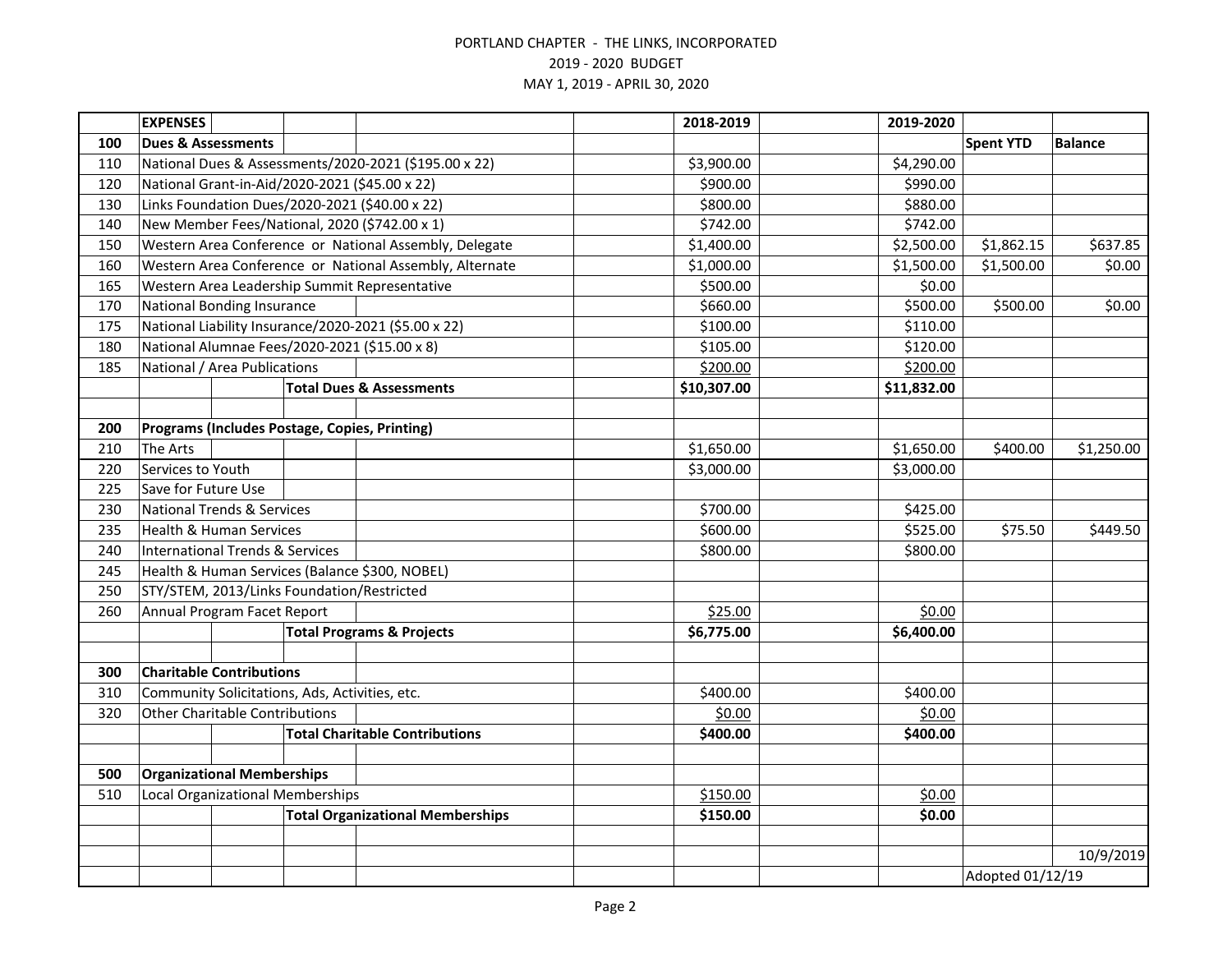|     | <b>EXPENSES</b>                    |                                |  |                                                                        | 2018-2019  | 2019-2020  |                  |                |  |
|-----|------------------------------------|--------------------------------|--|------------------------------------------------------------------------|------------|------------|------------------|----------------|--|
| 600 |                                    |                                |  | <b>Chapter Officers' Expenses (Includes Postage, Copies, Printing)</b> |            |            | <b>Spent YTD</b> | <b>Balance</b> |  |
| 610 | President                          |                                |  |                                                                        | \$150.00   | \$150.00   |                  |                |  |
| 620 | <b>Vice President</b>              |                                |  |                                                                        | \$50.00    | \$50.00    |                  |                |  |
| 630 | <b>Recording Secretary</b>         |                                |  |                                                                        | \$150.00   | \$50.00    |                  |                |  |
| 640 |                                    | <b>Corresponding Secretary</b> |  |                                                                        | \$25.00    | \$125.00   |                  |                |  |
| 650 | <b>Financial Secretary</b>         |                                |  |                                                                        | \$100.00   | \$50.00    |                  |                |  |
| 660 | Treasurer                          |                                |  |                                                                        | \$125.00   | \$125.00   |                  |                |  |
| 670 | Historian / Archivist              |                                |  |                                                                        | \$700.00   | \$800.00   |                  |                |  |
| 680 |                                    | Journalist / Publicity Officer |  |                                                                        | \$200.00   | \$300.00   |                  |                |  |
| 690 | Protocol Officer                   |                                |  |                                                                        | \$200.00   | \$300.00   |                  |                |  |
| 695 | Parliamentarian                    |                                |  |                                                                        | \$25.00    | \$25.00    |                  |                |  |
|     |                                    |                                |  | <b>Total Chapter Officers' Expenses</b>                                | \$1,725.00 | \$1,975.00 |                  |                |  |
|     |                                    |                                |  |                                                                        |            |            |                  |                |  |
| 700 |                                    |                                |  | Chapter Committees' Expenses (Includes Postage, Copies, Printing)      |            |            |                  |                |  |
| 710 | Courtesy                           |                                |  |                                                                        | \$400.00   | \$400.00   |                  |                |  |
| 720 | Membership                         |                                |  |                                                                        | \$800.00   | \$1,500.00 |                  |                |  |
| 725 | New Member Orientation / Induction |                                |  |                                                                        | \$500.00   | \$1,000.00 | \$163.93         | \$836.07       |  |
| 730 | Yearbook                           |                                |  |                                                                        | \$100.00   | \$0.00     |                  |                |  |
| 735 | <b>Committee Procedures Manual</b> |                                |  |                                                                        | \$25.00    | \$0.00     |                  |                |  |
| 740 | Scholarship (moved to L.I. 990)    |                                |  |                                                                        | \$400.00   | \$0.00     |                  |                |  |
| 750 | Founder's Day Observation          |                                |  |                                                                        | \$75.00    | \$100.00   |                  |                |  |
| 760 | Social                             |                                |  |                                                                        | \$325.00   | \$500.00   |                  |                |  |
| 770 | <b>Bylaws</b>                      |                                |  |                                                                        | \$50.00    | \$50.00    |                  |                |  |
| 775 | Audit/Internal                     |                                |  |                                                                        | \$50.00    | \$50.00    |                  |                |  |
| 780 |                                    | Fund Development / Grants      |  |                                                                        | \$500.00   | \$0.00     |                  |                |  |
| 790 | Technology, Chapter                |                                |  |                                                                        | \$270.00   | \$475.00   | \$257.35         | \$217.65       |  |
| 795 | Ethics                             |                                |  |                                                                        | \$25.00    | \$25.00    |                  |                |  |
| 796 | <b>Strategic Planning</b>          |                                |  |                                                                        | \$50.00    | \$50.00    |                  |                |  |
|     |                                    |                                |  | <b>Total Chapter Committees' Expenses</b>                              | \$3,570.00 | \$4,150.00 |                  |                |  |
|     |                                    |                                |  |                                                                        |            |            |                  |                |  |
|     |                                    |                                |  |                                                                        |            |            |                  |                |  |
|     |                                    |                                |  |                                                                        |            |            |                  |                |  |
|     |                                    |                                |  |                                                                        |            |            |                  |                |  |
|     |                                    |                                |  |                                                                        |            |            |                  |                |  |
|     |                                    |                                |  |                                                                        |            |            |                  |                |  |
|     |                                    |                                |  |                                                                        |            |            |                  | 10/9/2019      |  |
|     |                                    |                                |  |                                                                        |            |            | Adopted 01/12/19 |                |  |